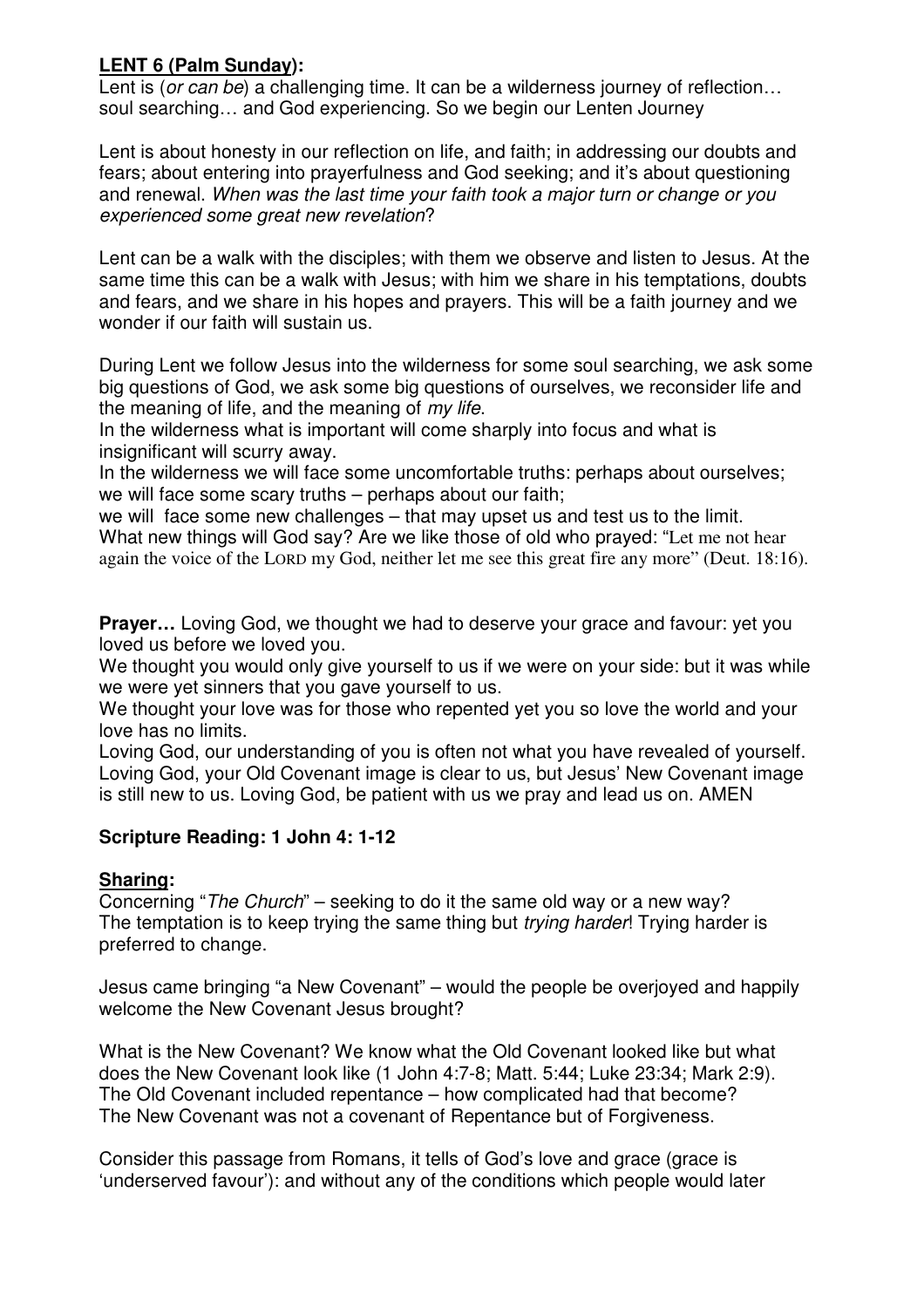attach to it. Romans 5: 18-19, "Therefore just as one man's trespass led to condemnation for all, so one man's act of righteousness leads to justification and life **for all**. For just as by the one man's disobedience the many were made sinners, so by the one man's obedience the many will be made righteous."

What conditions have Christians often attached to God's generous forgiveness so that God's grace is no longer grace at all, but becomes something merely 'offered' and which can only be received on certain conditions?

Consider 'grace' as something offered freely, unconditionally, and undeservedly. How does this compare with what you have heard of God's gift of salvation?

What kind of 'gift' would it be if you were offered something which you first of all had to merit, deserve, earn or achieve (achieve by saying the correct thing?) before receiving it?

Could that really ever be called a gift?

"Evangelical" is a word that is often used in Christianity. How do you understand this word?

"Evangelical" comes from the Greek word "euangelion" which literally translates into English as "Good News".

What is the Good News? There is nothing new in proclaiming "repentance" there is something very new in proclaiming "forgiveness".

The evangelical faith is not that we may repent... that's not new at all.

The evangelical faith is that we are forgiven... that's outrageous!

To Jews with an elaborate sacrificial system how welcome would an outright forgiveness be?

They ignored such passages as: Psalm 40:6; Hosea 6:6; Hebrews 10:8.

In order to forgive your child do you require penance and sacrifice?

Many in the Jewish faith were moving away from notions of sacrifice to notions of God as loving – unlike the gods of the surrounding nations. In Genesis 22:11-12 we see a new thing… the difference between the faith of the surrounding nations and the Jewish faith is that a human sacrifice is not required.

Why is it then that many Christians consider Jesus as a human 'sacrifice'?

From 1 Corinthians 13:

"Love is patient; love is kind and envies no one.

Love is never boastful, nor conceited, nor rude;

Love is never selfish and not quick to take offence.

Love keeps no score of wrongs; does not gloat over other people's faults, but delights in the truth.

There is nothing love cannot face;

there is no limit to its faith, its hope and its endurance.

Love will never come to an end.

In a word, there are three things that last forever: faith, hope and love;

but the greatest of them all is love."

For some this reveals the New Covenant of the Christian faith over the Old Covenant with the Hebrews. To some this reveals a God who can forgive without the need for sacrifice where Love keeps no score of wrongs, there is nothing love cannot face, and in an old text "Love bears all things." Isn't that precisely what love (at its best) can be